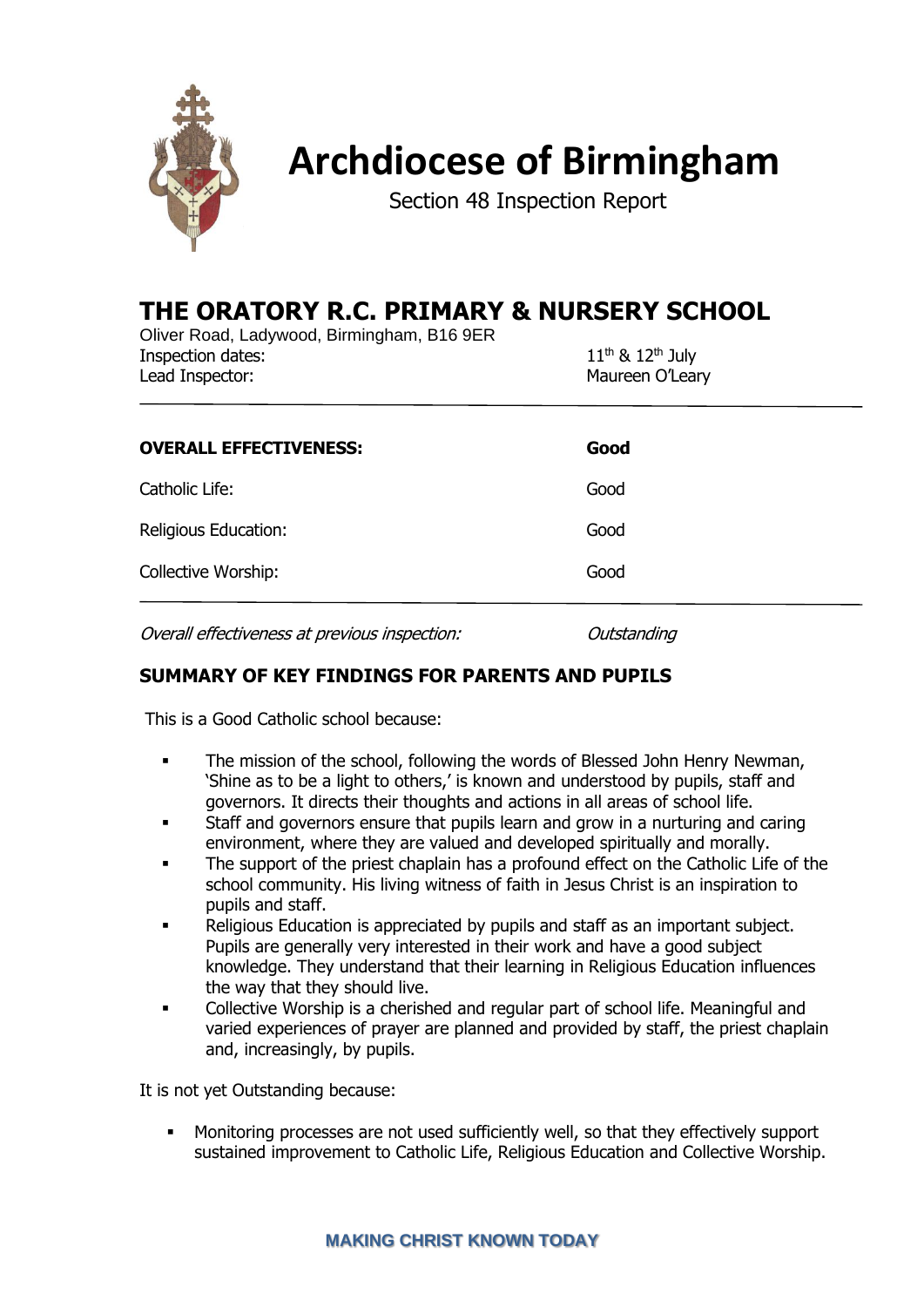- Teaching and learning in Religious Education does not consistently challenge the most able or support those pupils with special educational needs and/or disabilities.
- Until recently, pupils have not had enough opportunities to plan and lead aspects of Catholic Life and Collective Worship.

# **FULL REPORT**

#### **What does the school need to do to improve further?**

- Establish and maintain meaningful and manageable processes for monitoring and evaluating Catholic Life, Religious Education and Collective Worship. These processes should lead to specific actions that develop areas that require improvement.
- Ensure consistently good standards of teaching in Religious Education through:
	- ⎯ Sharing best practice to support and challenge pupils;
	- $-$  Induction of new staff and deputy Religious Education subject leader;
	- ⎯ Improving the use of marking and feedback.
- **EXEDENT Increase the opportunities for all pupils to lead aspects of Catholic Life and** Collective Worship.

# **THE CATHOLIC LIFE OF THE SCHOOL**

| The quality of the Catholic Life of the school.                                                                   | Good |
|-------------------------------------------------------------------------------------------------------------------|------|
| The extent to which pupils contribute to and benefit from the Catholic<br>Life of the school.                     | Good |
| The quality of provision for the Catholic Life of the school.                                                     | Good |
| How well leaders and governors promote, monitor and evaluate the<br>provision of the Catholic Life of the school. | Good |

# **The extent to which pupils contribute to and benefit from the Catholic Life of the school.**

# **The quality of provision for the Catholic Life of the school.**

- The pupils are very proud of Blessed John Henry Newman, one of the three school patron saints. They are deeply committed to following his advice to, "Shine as to be a light to others." Pupils explained that this school motto inspires them to, "Be a better person," and to, "Set an example to others, by even just smiling."
- **•** The school environment attractively and successfully promotes Catholic Life. Quality displays teach pupils about the school patrons, class saints and the virtues promoted in the Catholic Schools' Pupil Profile (CSPP). Pupils appreciate how the school grounds, including the 'Shine' hedge and recently developed prayer garden, help them to remember their school motto and inspires them to take care of the world God gave them.
- A thoughtful choice of class of saints has taken into consideration pupils' opinions and ideas. As a result, the chosen saints are relevant, in regard to gender and ethnic group, and are inspirational faith models.
- Pupils are well behaved and welcoming to all. The headteacher's award for 'Shining as to be a light for others' and rewards for thinking and behaving like Fortitude help pupils to recognise that they are responsible for their own actions. Pupils also help each other to live out the virtues promoted in the CSPP. They have a sense of value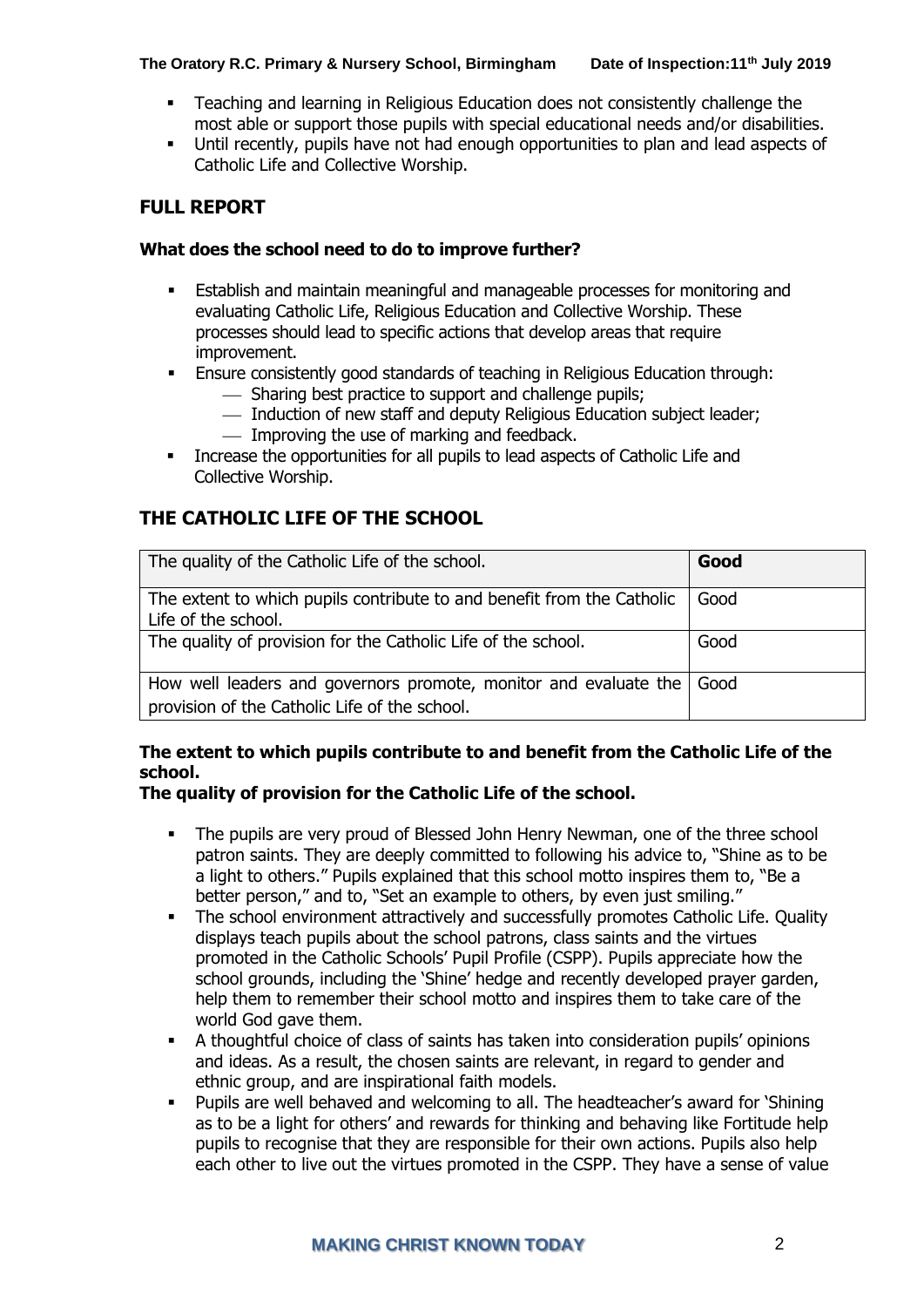for each person, which is reflected in their desire to forgive one another when things go wrong.

- Pupils support the Catholic Life of the school in a number of ways. All pupils actively take part in fundraising activities for charities and are concerned about saving a local well used green area. They all try to look after one another and some act as playground friends, while Year 5 are guardian angels to children in Reception class. Older pupils are particularly supportive of younger pupils when walking to the local parish church, acting as excellent role models.
- Recently, a group of Year 6 pupils have developed a prayer garden to promote the Pope's teaching in 'Laudato Si'. They have shown great enthusiasm for this project to protect God's creation. This and similar projects should be encouraged for other pupils in the future, so that they can take a lead in planning and leading aspects of Catholic Life.
- The very regular visits of the priest chaplain, as well as other clergy from the parish, greatly enhances the Catholic Life of the school. The chaplain celebrates the Sacrament of Reconciliation regularly at the school and provides excellent support for sacramental preparation. All pupils and staff deeply value his presence in the school and the spiritual and pastoral support he gives.
- Pupils in key stage 2 benefit from a variety of retreat experiences, such as Alton Castle, St Mary's Oscott and St Paul's Girls School.
- Parents who spoke to the inspectors and those who responded to a questionnaire were overwhelmingly positive about the impact the school has on their children's spiritual and moral development. They particularly value how the school supports their children's behaviour and teaches core values, even during times of staffing changes. Parents of other faiths appreciate how the school enhances their children's faith, even though it is different to the Catholic faith. They also feel well informed about sacramental preparation and supported by the school and chaplain.
- Relationships and sex education (RSE) is taught in accordance with the teachings of the Church. Senior leaders have planned further training for RSE in response to national developments.
- Most pupils have a good sense of their own vocation. Their secure knowledge of their school motto and patrons, (Our Lady of the Oratory, Blessed John Henry Newman and Saint Philip Neri) has helped them understand that God calls them to serve others.
- The school's rich diversity of cultures and faiths is especially celebrated during 'Our Wonderful World Week'. Visits to other places of worship, such as the local Buddhist temple and St John's Church of England, as well as visitors to school, help to deepen pupils' awareness of other faiths. As a result, pupils show respect and consideration to those both within and outside the school community.
- Through their partnership with Caritas Christi in Urbe (a group of local Catholic primary schools and two secondary schools) the school is developing a new whole school curriculum 'Building the Kingdom' which is clearly linked to the Catholic faith.

#### **How well leaders and governors promote, monitor and evaluate the provision of the Catholic Life of the school**.

- The headteacher, senior leaders and governors are firmly committed to the mission of the Church in education. They actively support and promote the Catholic Life of the school.
- Leaders have a good understanding of the strengths and the areas that need development in regard to Catholic Life. This includes an annual review of the Catholic Life action plan. However, more regular monitoring, which is robustly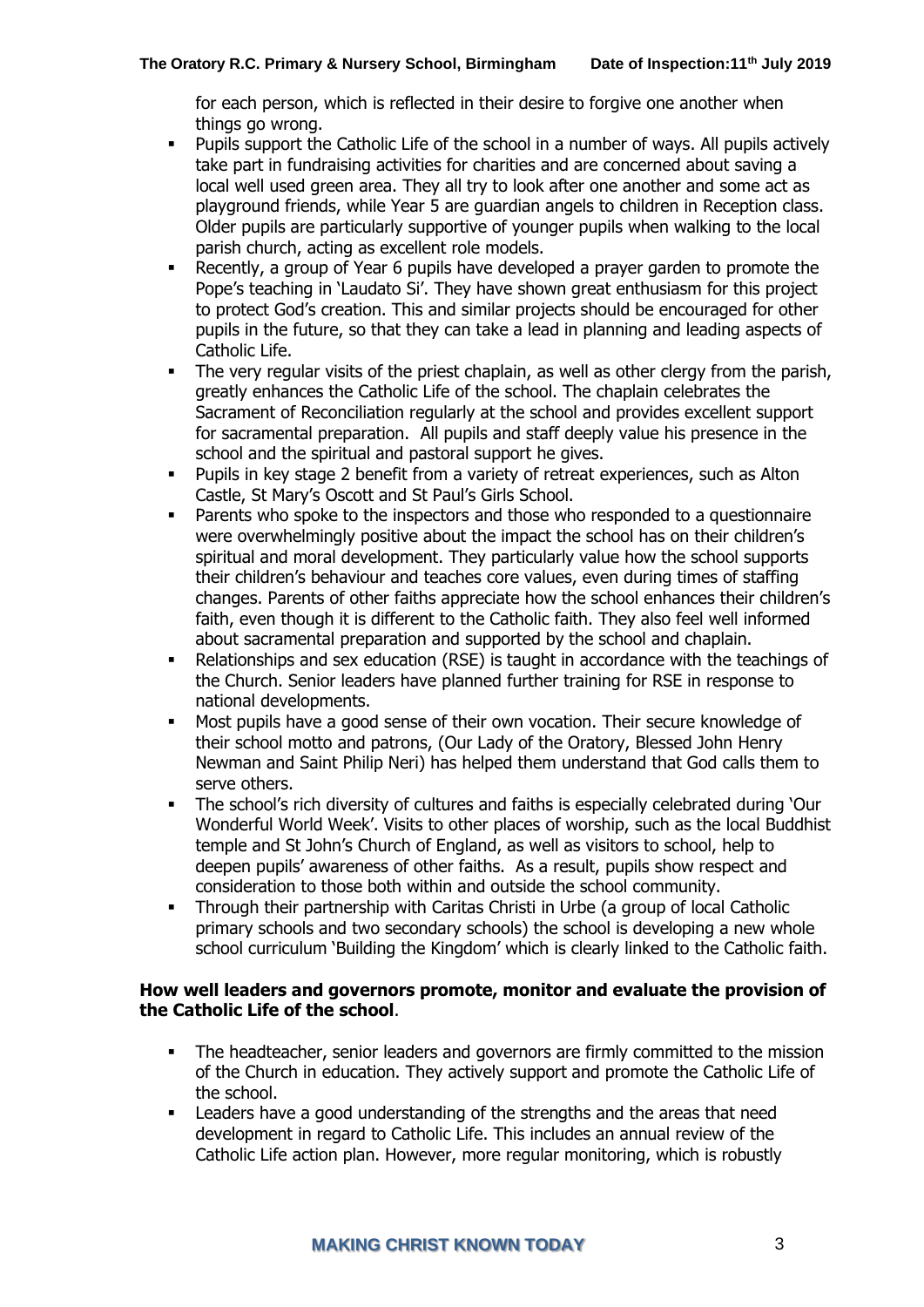evaluated, would ensure that targeted actions could be put in place to improve Catholic Life further.

- **•** The chair of governors (as priest chaplain) visits the school at least twice a week. He has also taken part in some formal monitoring of Catholic Life. This means that he has a clear understanding of the quality of Catholic Life that is provided for pupils. Future involvement, of the newly appointed additional link governor, in regular and robust monitoring and evaluation is needed to provide even greater support for specific improvements.
- **EXECT** Although senior leaders and governors are engaged with diocesan policies and initiatives, increased attendance at diocesan training and briefings would assist the school.
- Staff benefit from attendance at an annual staff retreat, for example to Harvington Hall, led by the priest chaplain or in unison with Caritas Christi Schools. Their understanding of Catholic Life is also supported by joint training through Caritas Christi in Urbe, including the development of the whole school curriculum 'Building the Kingdom'.

# **RELIGIOUS EDUCATION**

| The quality of Religious Education.                                                                    | Good                    |
|--------------------------------------------------------------------------------------------------------|-------------------------|
| How well pupils achieve and enjoy their learning in Religious Education.                               | Good                    |
| The quality of teaching, learning and assessment in Religious Education.                               | Good                    |
| How well leaders and governors promote, monitor and evaluate the<br>provision for Religious Education. | Requires<br>Improvement |

# **How well pupils achieve and enjoy their learning in Religious Education. The quality of teaching, learning and assessment in Religious Education.**

- Nearly all teachers plan lessons well using the diocesan curriculum strategy 'Learning and Growing as the People of God.' They provide pupils with a good variety of activities that engage and interest them. As a result, most pupils make good progress in lessons. Pupils attainment over the last three years meets diocesan expectations.
- Some teachers, through their use of questioning, provide greater challenge for the most able pupils. During the inspection, the Year 2 teacher skilfully questioned pupils, allowing them time to explore their ideas and thoughts linked to the Pope's teaching in 'Laudate Si'. However, greater challenge for the most able pupils needs to become consistent across the whole school, so that they make better progress.
- The school has accurately identified that pupils with special educational needs and/or disabilities should also be making better progress. Some actions have been used to address this issue, but little impact has taken place. Further actions are planned for the new school year. These will need to be carefully monitored to ensure they are successful.
- Teachers, especially those new to teaching in a Catholic school, take care to ensure that their subject knowledge is accurate. As a result, most pupils are able to explain their learning well using the correct vocabulary.
- Teachers frequently link learning in Religious Education to readings from the Bible. Consequently, pupils have a good knowledge and understanding of appropriate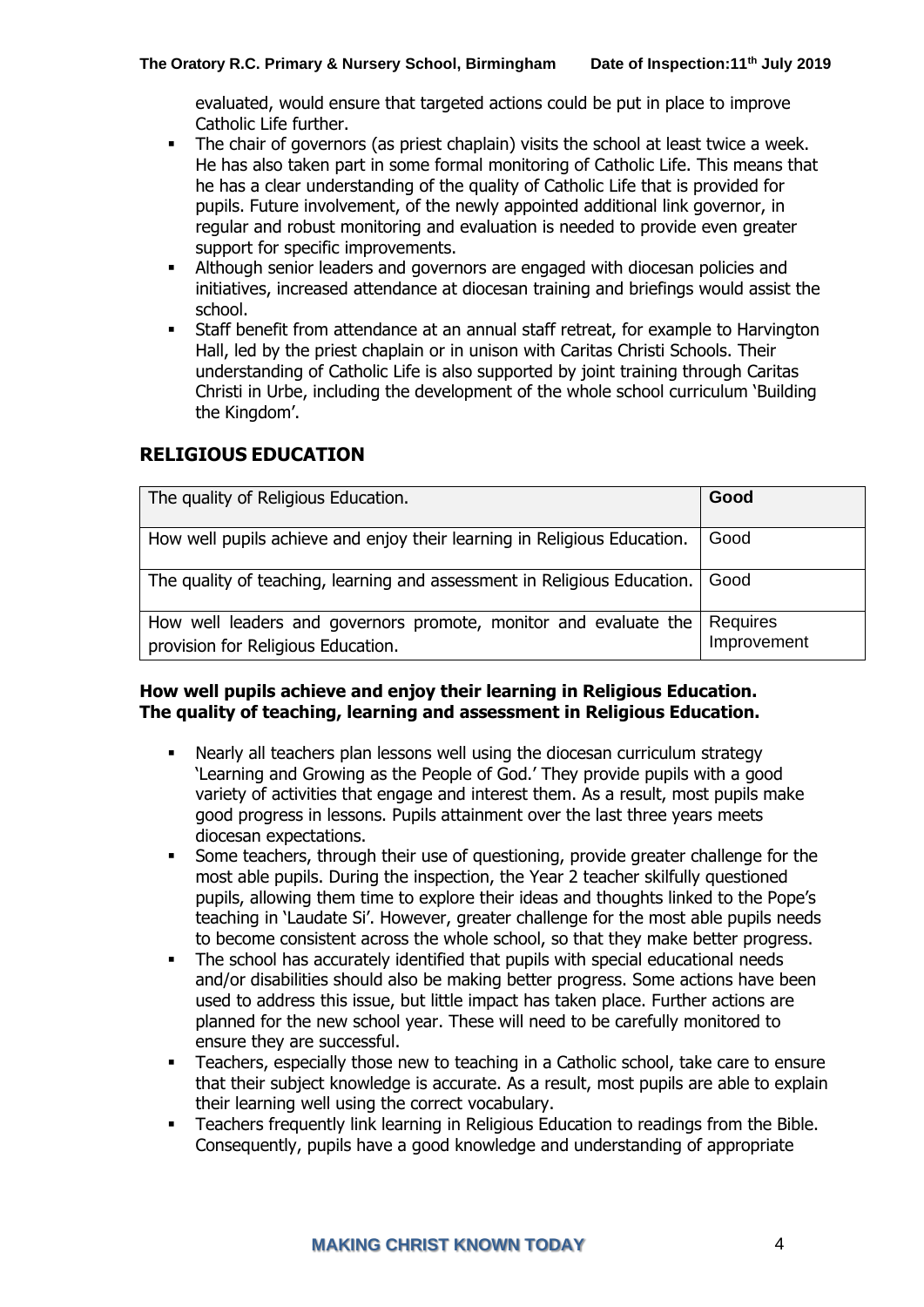scripture. Older pupils particularly like using bibles independently during lessons. A year 6 pupil told the inspectors how he felt closer to God when reading the Bible.

- Most pupils are able to see the relevance of what they learn in Religious Education to their own lives. For example, a pupil in Year 1 enthusiastically explained that Jesus' forgiveness of Judas taught her to forgive her brother.
- Pupils generally enjoy Religious Education lessons and are engaged in their learning. As a result, the behaviour of most pupils in lessons is very good. However, during the inspection, where teaching was not closely matched to the needs of the pupils, a small number of pupils lost interest in their work and became distracted.
- The quality of work in pupils' books and its presentation is mostly good. Where it has been less than good it has usually been due to significant changes in staffing and a lack of high expectation from teachers.
- Teachers use a variety of ways to involve pupils in evaluating their work. The impact of this self-evaluation is particularly strong in Year 6. As a result, pupils usually know how well they are doing in lessons.
- Where teaching assistants are used best, they support pupils' learning by providing both challenge and support. However, their role during teacher led discussions needs further development.
- The priest chaplain makes excellent contributions to the teaching of Religious Education throughout the school. He regularly visits Religious Education lessons and guides classes on visits to The Birmingham Oratory.

# **How well leaders and governors promote, monitor and evaluate the provision for Religious Education.**

- Senior leaders and governors hold the subject of Religious Education in high regard and have ensured that it meets the requirements of the Bishops' Conference.
- The Religious Education subject leader has clearly identified a vison for teaching and learning in the subject action plan. However, the objectives in this plan have not been consistently delivered, in part, due to staffing challenges.
- **•** Some monitoring of Religious Education has taken place. This identified where teaching required improvement and where units of work were being taught too slowly. However, monitoring has not been regular or used effectively to improve teaching and learning. As a result, some areas that need improvement have been missed or addressed too late.
- The school has taken part in useful moderation of pupils' work with other primary schools in Caritas Christi in Urbe.
- Staff have received some whole school and individual training. Aspects of this have been effective, such as individual planning support for those new to teaching in a Catholic school. As a number of new staff have been appointed for the new school year, it is important that they receive robust induction training and support to enable them to deliver good standards of teaching.
- A link governor (the priest chaplain) visits the school informally each week and formally each term. As a result, governors have a growing understanding of the standards of teaching and learning in Religious Education. Governors have recently taken action to increase their involvement in frequent and robust monitoring through the appointment of an additional Religious Education link governor. They should check that all monitoring results in strategic action, which leads to improved teaching and learning.
- The subject leadership of Religious Education is currently in a period of transition. The new subject leader commencing from September and newly appointed deputy subject leader should undergo a thorough induction process. They should make use of all available diocesan and Caritas Christi in Urbe support.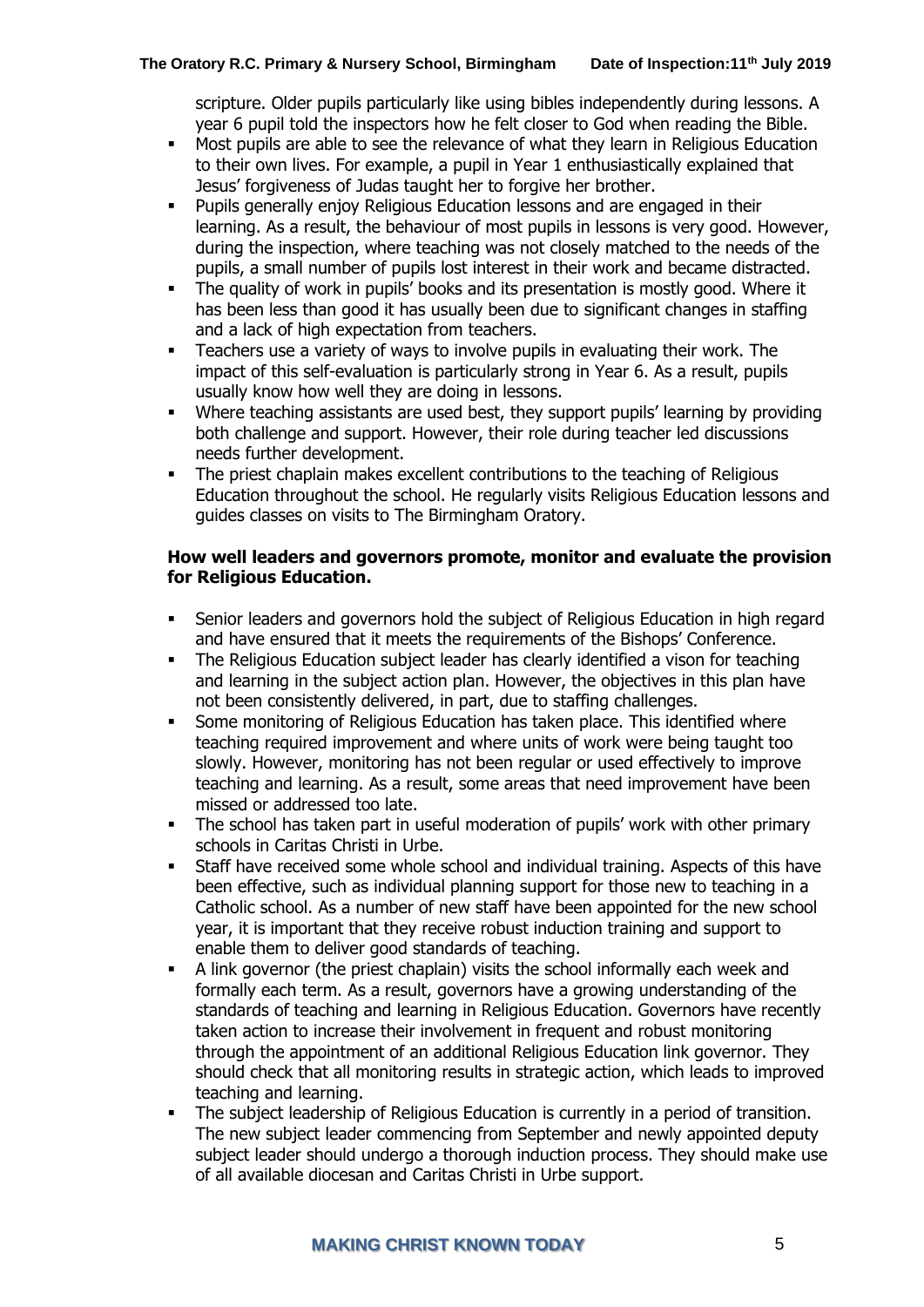# **COLLECTIVE WORSHIP**

| The quality of Collective Worship.                                                                    | Good   |
|-------------------------------------------------------------------------------------------------------|--------|
| How well pupils respond to and participate in the school's Collective<br>Worship.                     | Good   |
| The quality of Collective Worship provided by the school.                                             | Good   |
| How well leaders and governors promote, monitor and evaluate the<br>provision for Collective Worship. | l Good |

# **How well pupils respond to and participate in the school's Collective Worship. The quality of Collective Worship provided by the school.**

- Prayer is central to the school's daily life and is a part of all major events in the year. Staff regularly pray together during staff meetings. Collective Worship has a clear impact on the spiritual and moral development of all pupils and staff.
- Part of the school community takes part reverently and confidently in the celebration of Mass each week. Occasionally, the whole or part of the school walks to The Oratory Church. The entire community are inspired by the exceptionally engaging homilies given by the priest chaplain. During the inspection, with the participation of Year 6 pupils, he acted out a television interview with saints linked to the school, which was very interesting and thought-provoking.
- Support from the priest chaplain means that pupils are able to participate in Benediction, Adoration and the Stations of the Cross throughout the school year.
- **•** Some key feasts and seasons are celebrated jointly with the parish. The crowning of Mary in May and the feast of Corpus Christi both involved the school and parish community bearing public witness to the Faith, as they processed between the Church to the school. Pupils also participate in shared liturgies with other Caritas Christi in Urbe group schools. These times of worship help pupils to understand that they are part of a wider church family.
- The pupils sing joyfully during Collective Worship and hymn practice. They are sometimes accompanied by a seminarian from The Birmingham Oratory on the piano. Worship through singing is a strength of the school.
- New quality online resources have recently been provided for teachers to support their planning and delivery of class Collective Worship. Their impact has yet to be assessed.
- Pupils have experience of a variety of methods and styles of prayer. They have a growing knowledge and understanding of traditional Catholic prayers. They are able to write and share their own prayers. Many pupils find the regular times of silence during worship particularly useful because they feel it brings them closer to God. This was seen by the lead inspector, as Year 5 pupils prayed reverently during class worship in the recently transformed prayer garden.
- During this term, pupils have been increasingly planning and leading Collective Worship. Although it is not consistent, where these opportunities are provided pupils respond with enthusiasm.
- Parents are kept well informed about times of worship through text and the newsletter. They are made to feel welcome to attend Masses and assemblies.
- Thoughtfully presented sacred spaces in classes and communal areas invite pupils and staff to reflect and pray. Currently, a small room is being creatively transformed into a chapel by staff, pupils, the priest chaplain and governors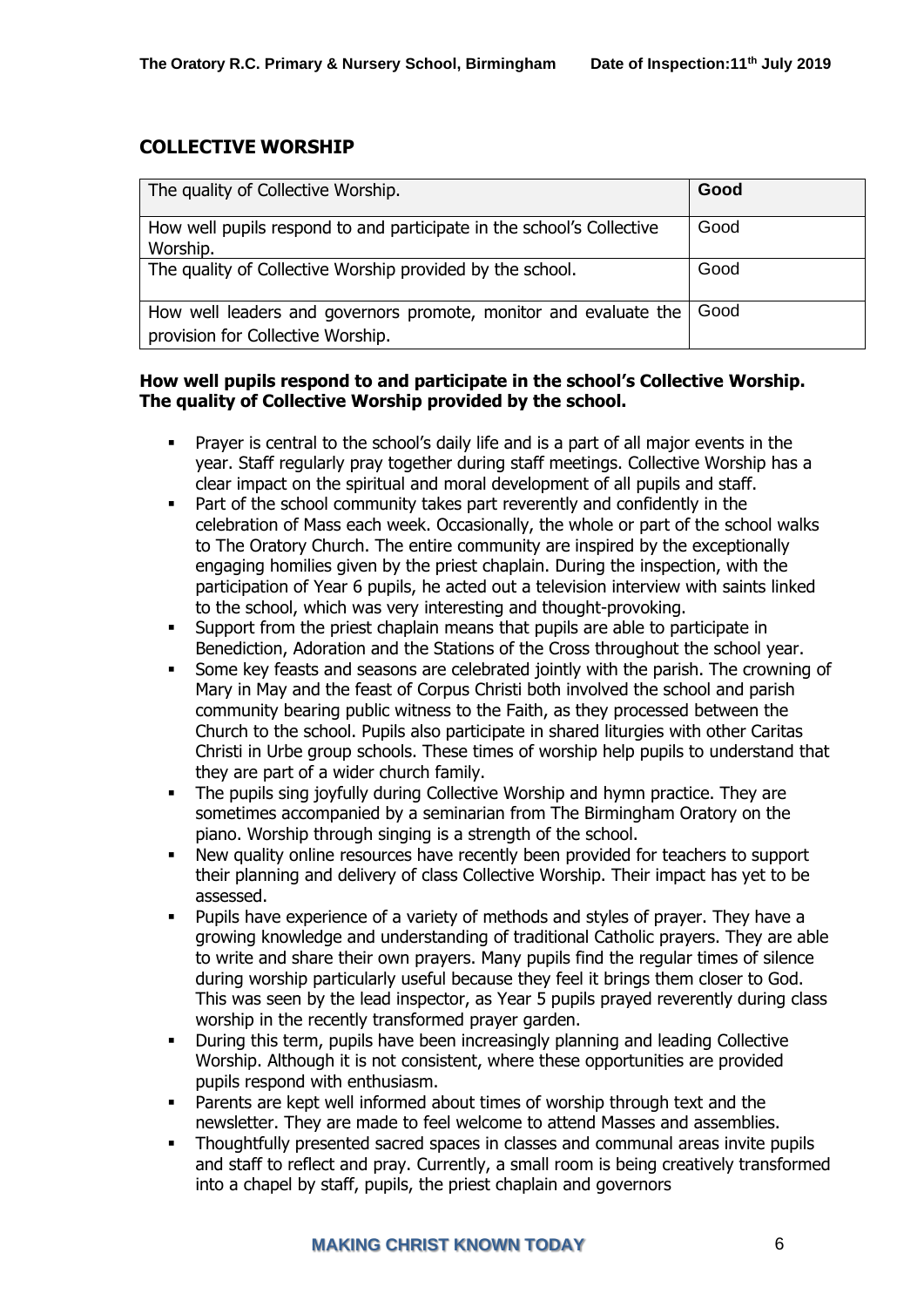#### **How well leaders and governors promote, monitor and evaluate the provision for Collective Worship.**

- **•** Senior leaders and governors have ensured that priority is given to daily Collective Worship, including the weekly celebration of Mass either in school or at church. The themes chosen for worship help pupils to learn about the liturgical year as well as about the Church's teaching on social justice.
- **EXECT** Senior leaders and the priest chaplain skilfully plan and deliver Collective Worship, so that it not only celebrates Catholic tradition but also appeals to pupils in a contemporary context.
- Recent training for staff has given them the initial skills and confidence to support pupils as they plan and lead Collective Worship. This initiative needs to continue and develop further.
- Senior leaders have a good understanding of the strengths of Collective Worship because it is reviewed regularly, in an informal way, and sometimes monitored formally. However, little of this monitoring has been evaluated and, in part due to staffing challenges, not all planned monitoring was completed.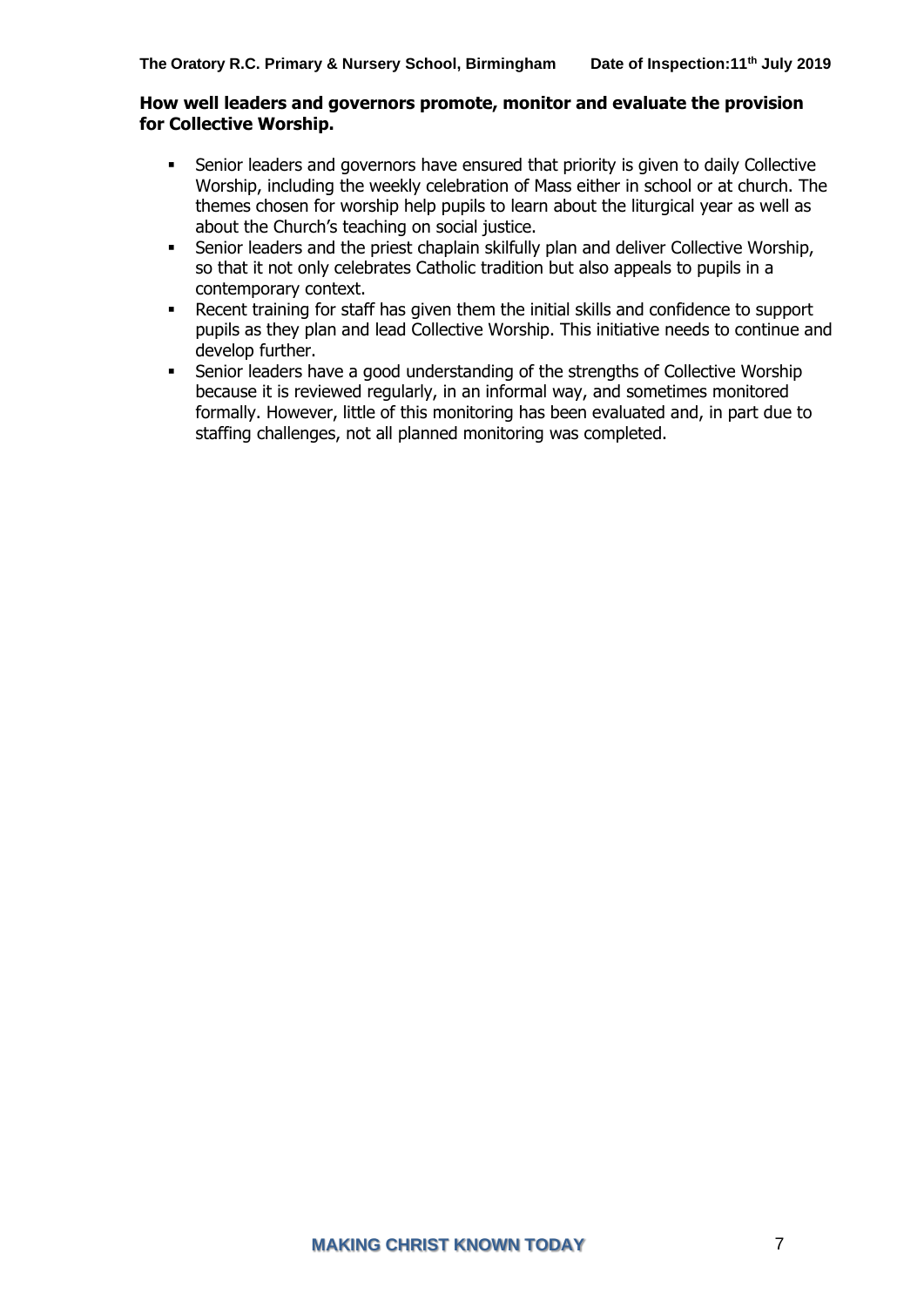# **SCHOOL DETAILS**

| Unique reference number                                                                  | 103427                      |  |
|------------------------------------------------------------------------------------------|-----------------------------|--|
| Local authority                                                                          | Birmingham                  |  |
| This inspection was carried out under canon 806 of Canon Law and under Section 48 of the |                             |  |
| 2005 Education Act.                                                                      |                             |  |
| Type of school                                                                           | Primary                     |  |
| School category                                                                          | <b>Voluntary Aided</b>      |  |
| Age range                                                                                | $3-11$ years                |  |
| Gender of pupils                                                                         | Mixed                       |  |
| Number of pupils on roll                                                                 | 230                         |  |
| Appropriate authority                                                                    | The governing body          |  |
| Chair                                                                                    | Fr Anton Guziel             |  |
| Headteacher                                                                              | Mrs Clare Dickinson         |  |
| Telephone number                                                                         | 0121 454 0600               |  |
| Website address                                                                          | www.oratory.bham.sch.uk     |  |
| Email address                                                                            | enquiry@oratory.bham.sch.uk |  |
| Date of previous inspection                                                              | $7th$ June 2014             |  |